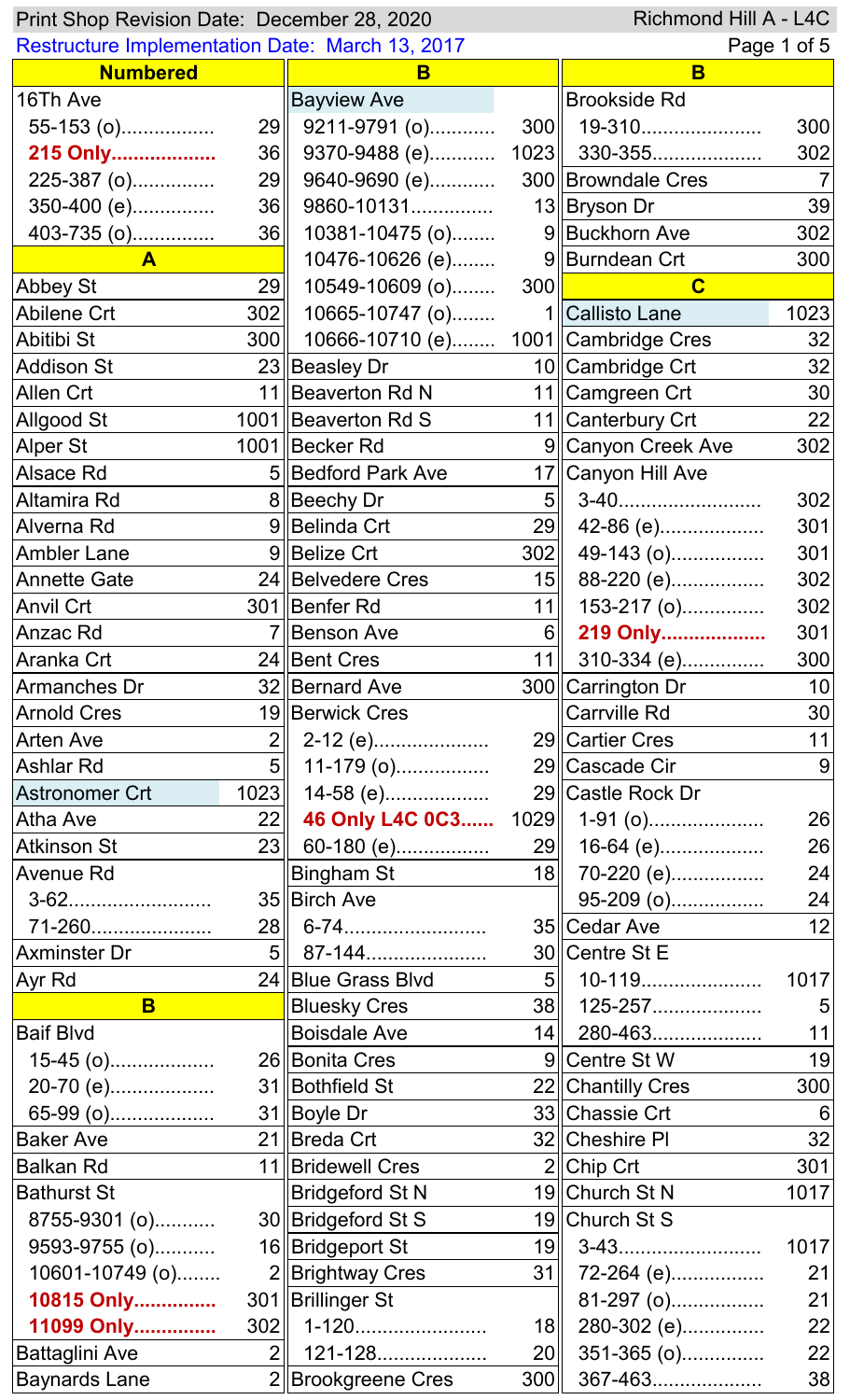| Richmond Hill A - L4C<br>Print Shop Revision Date: December 28, 2020 |                  |                                           |                      |                                       |                                   |
|----------------------------------------------------------------------|------------------|-------------------------------------------|----------------------|---------------------------------------|-----------------------------------|
| <b>Restructure Implementation Date: March 13, 2017</b>               |                  |                                           |                      |                                       | Page 2 of 5                       |
| $\mathbf C$                                                          |                  | Е                                         |                      | F                                     |                                   |
| <b>Cividale Crt</b>                                                  |                  | 35 Easy St                                |                      | 10  Floresville Crt                   | 302                               |
| <b>Claridge Dr</b>                                                   |                  | 39 Edgar Ave                              |                      | Forestside Crt                        | 300                               |
| Clarissa Dr                                                          | 27               | 8-78 (e)                                  |                      | 37 Fox Run Cres                       | 12                                |
| <b>Clinton Dr</b>                                                    | 37               | 15-69 (o)                                 |                      | 37 Frontier Dr                        | 37                                |
| <b>Colborne Ave</b>                                                  |                  | 12 71-129 (o)                             | 39                   | G                                     |                                   |
| <b>Colby Lane</b>                                                    |                  | 39 80-130 (e)                             |                      | 39 Gaby Crt                           | 16                                |
| <b>Colston Crt</b>                                                   |                  | 36 Edward Ave                             |                      | 1 Garden Ave                          |                                   |
| <b>Comet St</b>                                                      |                  | 1023 El Dorado St                         | 300                  | 14-69                                 | 33                                |
| Conestoga Ave                                                        |                  | 14 Eleanor Cir                            |                      | 34   76-225                           | 34                                |
| <b>Constellation Cres</b>                                            |                  | Elgin Mills Rd E                          |                      | 1 Gatcombe Cir                        | 4                                 |
| 1-48                                                                 |                  | 38 Elgin Mills Rd W                       |                      | <b>Gells Rd</b>                       |                                   |
| 49-58                                                                |                  | $29$ 21-711 (o)                           |                      | $2$ Gentry Cres                       | 13                                |
| Cooperage Cres                                                       |                  | $301$ 38-158 (e)                          |                      | 2 Georgian Bay St                     | 16                                |
| <b>Coventry Crt</b>                                                  | 15               | 160-178 (e)                               |                      | 1 Geranium Crt                        | 20                                |
| <b>Cowles Crt</b>                                                    | $8\parallel$     | 180-626 (e)                               |                      | 2 Glenada Crt                         | 19                                |
| <b>Creekview Ave</b>                                                 |                  | 2  Elizabeth St N                         |                      | 19 Glouster Crt                       | 22                                |
| <b>Crimson Crt</b>                                                   |                  | 24 Elizabeth St S                         |                      | 19 Golf Club Crt                      | $6\phantom{1}6$                   |
| <b>Crosby Ave</b>                                                    |                  | Elka Dr                                   |                      | 1 Gordon Rowe Cres                    | 29                                |
| 22-177                                                               |                  | 15 Ellery Dr                              |                      | <b>Gracedale Dr</b>                   | 301                               |
| 300-459                                                              |                  | 9 2 Only                                  |                      | 10 Gray Cres                          | 20                                |
| Crystal Dr                                                           |                  |                                           |                      | 8 Greenbelt Cres                      | 27                                |
| <b>Cygnus Dr</b>                                                     |                  | 29 Ellsworth Ave                          |                      | $4$  Gretel Dr                        | $\vert 4 \vert$                   |
| D                                                                    |                  | Elm Ave                                   |                      | 36 Guildwood Dr                       | 22                                |
|                                                                      |                  |                                           |                      |                                       |                                   |
|                                                                      |                  |                                           |                      |                                       | 19                                |
| David Dunlap Blvd                                                    |                  | 1023 Elmdale Crt                          | 300                  | 19 Guinevere Crt<br>Н                 |                                   |
| Day Lily Cres<br>Debonair St                                         |                  | 30 Elmpark Crt<br>300 Elmsley Dr          |                      | $29$ Hall St                          |                                   |
|                                                                      |                  | 1 Elmwood Ave                             |                      |                                       | 1017<br>22                        |
| Deep River Lane<br><b>Demaine Cres</b>                               | 5                |                                           |                      | Hanover Crt                           | 22                                |
| Denava Gate                                                          | 31               | 16-175                                    |                      | 21 Harding Blvd                       |                                   |
| Denham Dr                                                            |                  | 233-452<br>Elston Crt                     |                      | 13 Harding Blvd W                     | 23                                |
|                                                                      |                  | 34 Elva Crt                               |                      | 10 20-250 (e)                         |                                   |
| 2-43                                                                 |                  |                                           |                      | $10$   201-211 (o)                    | 20                                |
| 49-79<br><b>Desert View Cres</b>                                     |                  | 39 Emerald Isle Crt                       |                      | 8 217-227 (o)                         | 23                                |
| Dexter Rd                                                            |                  | 302 Emily Charron Lane                    |                      | 301 Harmony Hill Cres                 | 10                                |
| Direzze Crt                                                          |                  | 24 Enford Rd                              |                      | 1 Harrygan Cres<br>$301$ Hart St      | $6\,$                             |
|                                                                      |                  | $2$   Espby Crt                           |                      |                                       | 16                                |
| Don Head Village Blvd                                                |                  | <b>Essex Ave</b>                          |                      | 14 Harvey Crt                         | 18                                |
| 11-105 (o)                                                           |                  | 20 Estoril St<br>20 Evahill Cres          |                      | 29 Headdon Gate<br>8 Hidden Trail Ave | 10 <sub>l</sub><br>$\overline{4}$ |
| 22-88 (e)                                                            | 16               | F                                         |                      |                                       |                                   |
| 100-182 (e)                                                          |                  |                                           |                      | Highgrove Cres                        | $\bf 8$                           |
| 135-205 (o)                                                          |                  | 16 Fairview Ave<br>6 Falkland PI          |                      | 33 Highland Lane<br>4 Hillsview Dr    | 19                                |
| <b>Driscoll Rd</b>                                                   |                  |                                           |                      |                                       | 22                                |
| <b>Drumern Cres</b>                                                  |                  | 26 Fauna Ave                              | 11<br>9 <sub>1</sub> | 106-234 (e)                           |                                   |
| Dunbarton Crt                                                        |                  | 22 Felix Rd                               |                      | 119-123 (o)                           | 22                                |
| Duncan Rd<br>Duncombe Lane                                           | 30               | 36 Fern Ave<br>280-299                    |                      | 131-231 (o)<br>36 Hiram Rd            | 1023                              |
|                                                                      | 15 <sub>II</sub> |                                           |                      |                                       | 301                               |
| Dunlop St<br><b>Dunsmore Cres</b>                                    |                  | 301-365                                   |                      | 29 Hopkins St<br>13 Hostel Lane       | 23<br>16                          |
| Dunvegan Dr                                                          |                  | 15  Fernleigh Cir N<br>33 Fernleigh Cir S |                      | 13 Houseman Cres                      | 16                                |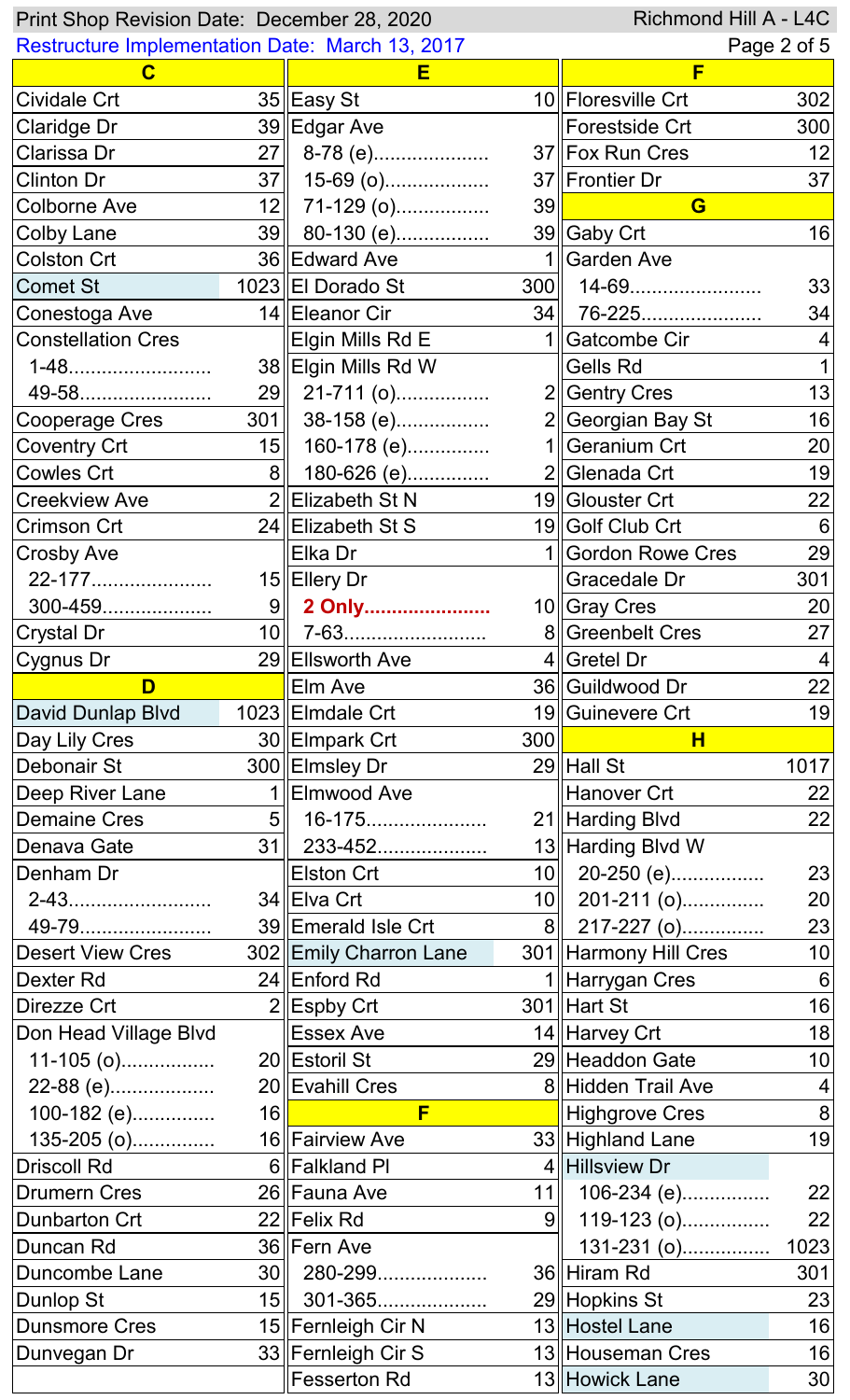|                                                        | Richmond Hill A - L4C<br>Print Shop Revision Date: December 28, 2020 |                                         |                     |                                        |                 |  |  |
|--------------------------------------------------------|----------------------------------------------------------------------|-----------------------------------------|---------------------|----------------------------------------|-----------------|--|--|
| <b>Restructure Implementation Date: March 13, 2017</b> |                                                                      |                                         |                     |                                        | Page 3 of 5     |  |  |
| н                                                      |                                                                      |                                         |                     | M                                      |                 |  |  |
| <b>Hume Gate</b>                                       |                                                                      | 26   Lawnwood Crt                       |                     | 1017   Marshall St                     |                 |  |  |
| <b>Hunt Ave</b>                                        |                                                                      | <b>Lawrence Ave</b>                     | 21                  | 25 Only                                | 1029            |  |  |
| 23-121 (0)                                             |                                                                      | 3  Lawson Crt                           |                     | 22 31-35 (o)                           | 31              |  |  |
| 24-36 (e)                                              |                                                                      | 3  Leisure Lane                         |                     | 10 Marsi Rd                            | 18              |  |  |
| 38 Only                                                |                                                                      | 1003   Lennox Ave                       |                     | 21   Mary Gapper Cres                  | 23              |  |  |
| 52-112 (e)                                             |                                                                      | 3  Leonard St                           |                     | 1003   Marybay Cres                    | $\overline{7}$  |  |  |
| Hunter'S Point Dr                                      |                                                                      | 32 Leora Crt                            |                     | 28 Maryvale Cres                       | 39              |  |  |
|                                                        |                                                                      | Levendale Rd                            |                     | 6 May Ave                              | 20              |  |  |
| Industrial Rd                                          |                                                                      | 1∥Leyburn Ave                           |                     | 300 Mayvern Cres                       | 26              |  |  |
| Innis Cres                                             |                                                                      | 19 Libby Blvd                           |                     | 8   Mccallum Dr                        | 16              |  |  |
| <b>Iredale Rd</b>                                      |                                                                      | $4$   Lilley Crt                        |                     | 23 Mcconvey Dr                         |                 |  |  |
| J                                                      |                                                                      | Lillooet Cres                           |                     | 28 Mcnairn Crt                         | 24              |  |  |
| Jacey Anne Dr                                          |                                                                      | 6  Lippincott Crt                       |                     | 20   Merrylynn Dr                      | 28              |  |  |
| James Noble Lane                                       |                                                                      | 301 Lois Faye Crt                       |                     | 29 Meteorite St                        | 1023            |  |  |
| Jenkins Dr                                             |                                                                      | 30   Loredana Crt                       |                     | 36 Mica Crt                            | 24              |  |  |
| Jodphur Lane                                           |                                                                      | 16 Lorne Ave                            |                     | 1017 Michael Dr                        | 26              |  |  |
| Josie Dr                                               |                                                                      | 20 Lorraine St                          |                     | 300 Miles Crt                          | 24              |  |  |
| Judlea Crt                                             |                                                                      | 1001   Los Alamos Dr                    |                     | 300 Milky Way Dr                       | 1023            |  |  |
| Justus Dr                                              |                                                                      | 300 Lucas St                            |                     | Mill Pond Crt                          | 6               |  |  |
| $\overline{\mathsf{K}}$                                |                                                                      | 91-249.<br>.                            |                     | 6  Mill St                             |                 |  |  |
| Keats Rd                                               |                                                                      |                                         | 4∥                  | 70-260                                 | 1017            |  |  |
| Kenvale Crt                                            |                                                                      | $4$  Lucy Dr                            | 18 <sup>1</sup>     | 290-407                                | 8               |  |  |
| <b>Keremeos Cres</b>                                   |                                                                      | 24 Lund St                              |                     | 20 415-451                             | 10 <sup>1</sup> |  |  |
| Kerrybrook Dr                                          |                                                                      | 10  Lynett Cres                         |                     | 9 Mill Walk Crt                        | 1017            |  |  |
| <b>Kersey Cres</b>                                     |                                                                      | $M$                                     |                     | Millerdale Ave                         | 11              |  |  |
| 7-51                                                   |                                                                      | 18 Mackay Dr                            |                     | 37 Misty Moor Dr                       | 32              |  |  |
| 91-185                                                 |                                                                      | 20 Magistrale Crt                       |                     | 18 Molise Crt                          | 16              |  |  |
| <b>Kerswell Dr</b>                                     |                                                                      | 7 Mair Crt                              |                     | 16 Montano Crt                         | 16              |  |  |
| <b>Kilbarry Crt</b>                                    |                                                                      |                                         |                     |                                        |                 |  |  |
|                                                        |                                                                      |                                         |                     | Montiel Rd                             | 6               |  |  |
|                                                        | 27                                                                   | 33 Major Mackenzie Dr E<br>27-249       |                     |                                        |                 |  |  |
| <b>Kilkenny PI</b>                                     | 2 <sub>1</sub>                                                       |                                         |                     | 21 Moodie Dr                           | 30              |  |  |
| <b>Kingsville Lane</b>                                 |                                                                      | 286-309                                 |                     | 12   Moonlight Lane                    | 38              |  |  |
| <b>Kirkland Crt</b>                                    | 301                                                                  | 326-704 (e)                             |                     | 13 Myers Blvd<br>$14$ $\parallel$<br>N | 30 <sup>°</sup> |  |  |
| Kirsten St                                             | 22                                                                   | 391 Only                                |                     |                                        |                 |  |  |
| <b>Kitsilano Cres</b>                                  | 26<br>8 <sup>  </sup>                                                | 449-695 (o)                             |                     | 13 Nardini Lane                        | 30              |  |  |
| <b>Kittredge Crt</b>                                   |                                                                      | 815 Only                                |                     | 300 Naughton Dr                        |                 |  |  |
| <b>Knollside Dr</b><br>L                               |                                                                      | 10 Major Mackenzie Dr W                 |                     | $1-31$ (0)                             | 1003            |  |  |
|                                                        | 9 <sub>l</sub>                                                       | 32-140 (e)                              |                     | $21$    12-118 (e)                     |                 |  |  |
| <b>Lafferty Lane</b>                                   |                                                                      | 171-300                                 |                     | $23$ 41-49 (o)                         | 300             |  |  |
| <b>Langford St</b>                                     |                                                                      | 22 Mandel Cres                          |                     | $300$ 75-111 (o)                       | 1003            |  |  |
| Langstaff Rd                                           |                                                                      | Maple Ave                               |                     | Neal Dr                                |                 |  |  |
| 48-248                                                 |                                                                      | $33$    148-245                         |                     | 12   152-195                           | 9               |  |  |
| 550 Only                                               |                                                                      | CF 253-261 (o)                          |                     | $14$   214-400                         | 1003            |  |  |
| <b>Larratt Lane</b>                                    |                                                                      | Maralim Rd                              |                     | 13 Neighbourly Lane                    | 10              |  |  |
| 1-66                                                   |                                                                      | 301 Maramak Rd                          | 2 <sup>1</sup>      | 13 Newkirk Rd                          |                 |  |  |
| 67-172                                                 |                                                                      | 302 Marbrook St                         |                     | 10-400 (e)                             | 5               |  |  |
| Lasalle Lane<br><b>Latchford Lane</b>                  |                                                                      | 2   Marchwood Cres<br>2   Marinucci Crt | 14                  | 25-85 (o)                              | 5               |  |  |
| <b>Laverock Ave</b>                                    |                                                                      | 6  Marla Crt                            | 2 <sub>1</sub><br>6 | 89-95 (o)<br>97-161 (o)                | 12<br>5         |  |  |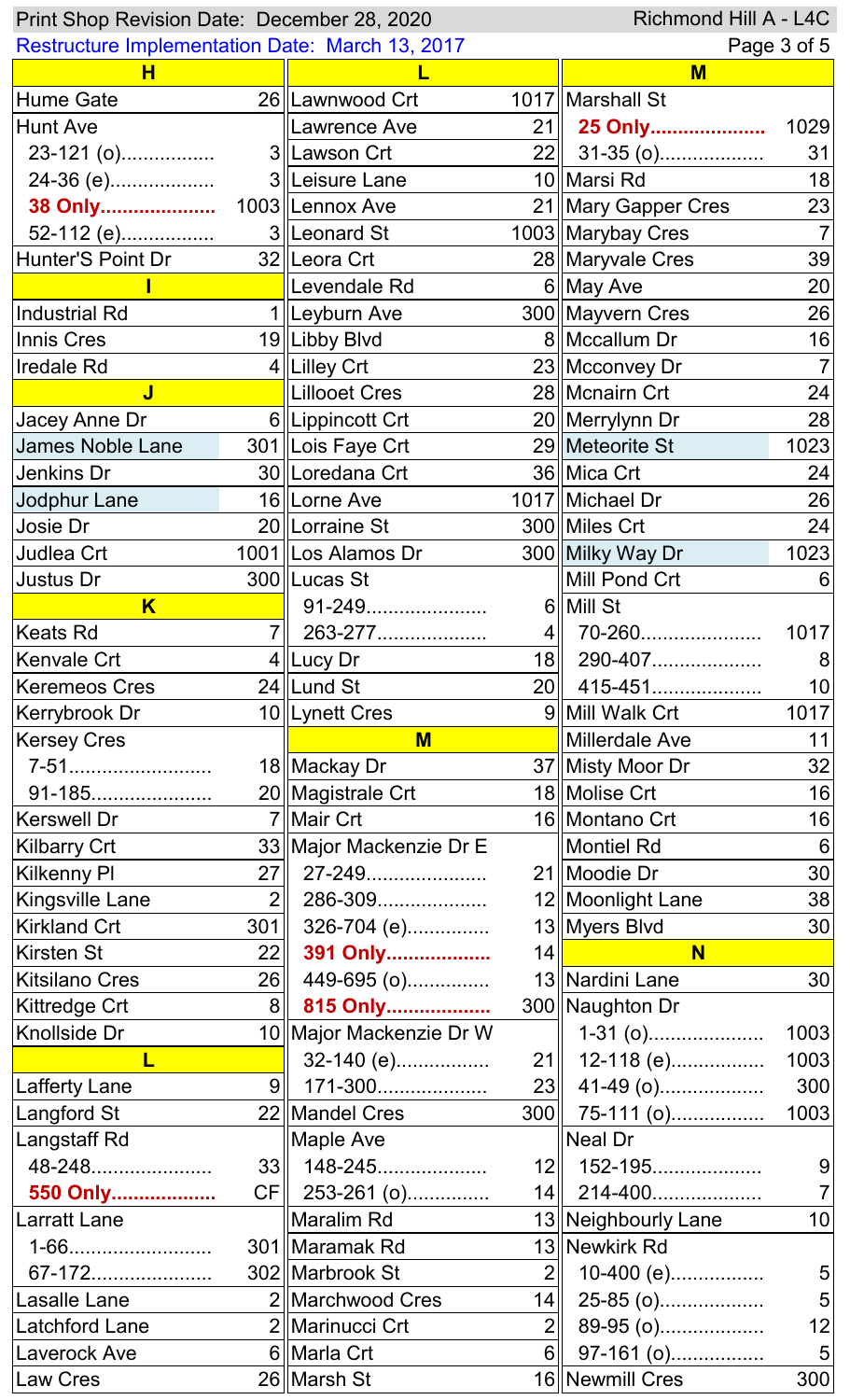| Richmond Hill A - L4C<br>Print Shop Revision Date: December 28, 2020 |                 |                       |                 |                           |                      |  |
|----------------------------------------------------------------------|-----------------|-----------------------|-----------------|---------------------------|----------------------|--|
| <b>Restructure Implementation Date: March 13, 2017</b>               |                 |                       |                 |                           | Page 4 of 5          |  |
| N                                                                    |                 |                       |                 | $\bf{s}$                  |                      |  |
| <b>Niblock St</b>                                                    |                 | 11   Penstock Crt     |                 | 6 Sabrina Crt             | 24                   |  |
| <b>Night Sky Crt</b>                                                 |                 | 1023 Penticton Crt    |                 | 24 Sala Dr                | 30                   |  |
| <b>Nightstar Dr</b>                                                  |                 | 38   Penwick Cres     |                 | 28 Sanderson Cres         | 26                   |  |
| Nine Mile Lane                                                       |                 | 301    Peterhouse St  |                 | 2 Scott Dr                | 37                   |  |
| Norfolk Ave                                                          |                 | 12   Petrolia Crt     |                 | 30 Shaftsbury Ave         |                      |  |
| <b>Normandy Cres</b>                                                 |                 | 14 Pickett Cres       | 301             | 1-58                      | 301                  |  |
| 0                                                                    |                 | <b>Pine Trees Crt</b> | 8 <sup>  </sup> | 74-104 (e)                | 302                  |  |
| Oak Ave                                                              |                 | 37   Plaisance Rd     |                 | 75-101 (o)                | 302                  |  |
| <b>Oatlands Cres</b>                                                 |                 | $4$   2-22 (e)        |                 | $28$   103-111 (o)        | 300                  |  |
| <b>Observatory Lane</b>                                              |                 | 11 Only               |                 | $31$    106-118 (e)       | 300                  |  |
| 23 Only                                                              |                 | 28 Planet St          |                 | $1023$   120-255          | 302                  |  |
| $43-63$ (o)                                                          |                 | 29 Powell St          |                 | 1017 Shaw Blvd            | 24                   |  |
| 100 Only                                                             |                 | 28   Protostar Ave    |                 | 1023 Shelley Rd           | 5                    |  |
| 146-200 (e)                                                          |                 | 29 Pugsley Ave        |                 | <b>Shining Willow Crt</b> | 30                   |  |
| Oceanside Ave                                                        |                 | $1001$ 3-62           |                 | 15 Silkstone Gate         | 39                   |  |
| <b>O'Connor Cres</b>                                                 |                 | $16$ 84-128           |                 | 12 Silverview Gate        | 34                   |  |
| Ohio Rd                                                              |                 | $\overline{Q}$        |                 | Skaha Crt                 | 24                   |  |
| Okanagan Dr                                                          |                 | 24 Quasar Ave         |                 | 1023 Skopit Rd            |                      |  |
| <b>Old Surrey Lane</b>                                               |                 | R                     |                 | Solar St                  | 1023                 |  |
| 94-132                                                               |                 | 33 Rainey Crt         |                 | 301 Sombrero Lane         | 30                   |  |
| 135-187                                                              |                 | 32 Rathfon Cres       |                 | 31 Somerset Cres          | 29                   |  |
| <b>Oldhill St</b>                                                    |                 | 300 Reaman St         |                 | 19 Sorrento Dr            | 18                   |  |
| <b>Orbit Ave</b>                                                     |                 | 1023 Red Giant St     |                 | 1023 Springer Dr          | 302                  |  |
| <b>Orlon Cres</b>                                                    |                 | 39 Red Maple Rd       |                 | 36 Springhead Gdns        |                      |  |
| Osiris Dr                                                            |                 | 9 Red Rock Dr         |                 | $302$   1-69 (o)          | 28                   |  |
| Oxford St                                                            |                 | <b>Reditt Crt</b>     | 16              | 8-80 (e)                  | 28                   |  |
| 14-209                                                               |                 | $4$ Regent St         |                 | 75-189 (o)                | 31                   |  |
|                                                                      | 2 <sub>II</sub> |                       |                 |                           | 31                   |  |
| 231-281<br>P                                                         |                 | $1-41$ (o)            |                 | 8 94-200 (e)              | 35                   |  |
|                                                                      | 38              | 2-70 (e)              |                 | 2 Spruce Ave              |                      |  |
| Pagehurst Crt<br>Pairash Ave                                         | 4 <sup>  </sup> | 71 Only               |                 | 2 St Anthony's Crt        | 6<br>30 <sup>°</sup> |  |
|                                                                      | 32 <sub>1</sub> | 88-162                |                 | 4 Stallibrass Lane        | 1003                 |  |
| Paisley PI                                                           |                 | 206-233               |                 | 2 Stancroft Dr            |                      |  |
| <b>Paliser Cres N</b>                                                |                 | 14 Richmond St        |                 | <b>Starlight Cres</b>     | 8                    |  |
| <b>Paliser Cres S</b>                                                |                 | $14$   2-261          |                 | 19 Stave Cres             | 301                  |  |
| <b>Palmer Ave</b>                                                    |                 | 272-340               |                 | 10 Steepleview Cres       | 18                   |  |
| 27-147                                                               |                 | 21 Riggs Crt          |                 | 4 Steepside Crt           | 20                   |  |
| 207-223                                                              |                 | 12 Ritva Crt          |                 | 18 Stephen St             | 24                   |  |
| 229-465                                                              |                 | 14 Rockport Cres      |                 | 11 Stephenson Cres        | 15                   |  |
| Palomino Dr                                                          |                 | 302 Romac Crt         |                 | 8 Stephenson Gate         | 15                   |  |
| Park Lane Cir                                                        |                 | 32 Roney Ave          |                 | 14 Stockdale Cres         | 16                   |  |
| <b>Parkston Crt</b>                                                  |                 | 6 Roosevelt Dr        |                 | 34 Sugar Maple Crt        | 8                    |  |
| <b>Pearson Ave</b>                                                   |                 | <b>Rosemar Gdns</b>   |                 | 19 Sugar Maple Lane       | 8                    |  |
| 1-19                                                                 |                 | 34 Roseview Ave       |                 | 21 Sunnyside Dr           | 302                  |  |
| 25-49                                                                |                 | 37 Ruggles Ave        |                 | 21 Sunnywood Cres         | 37                   |  |
| 74-84                                                                |                 | 39 Rumble Ave         |                 | 6 Sunshine Dr             |                      |  |
| Pebblelane Crt                                                       | 39              |                       |                 | 2-8 (e)                   | 29                   |  |
| Pemberton Rd                                                         |                 |                       |                 | 10-24 (e)                 | 38                   |  |
| 23-72                                                                | 18 <sub>l</sub> |                       |                 | 26-72 (e)                 | 29                   |  |
| 85-163                                                               | 16              |                       |                 | 74-92 (e)                 | 38                   |  |